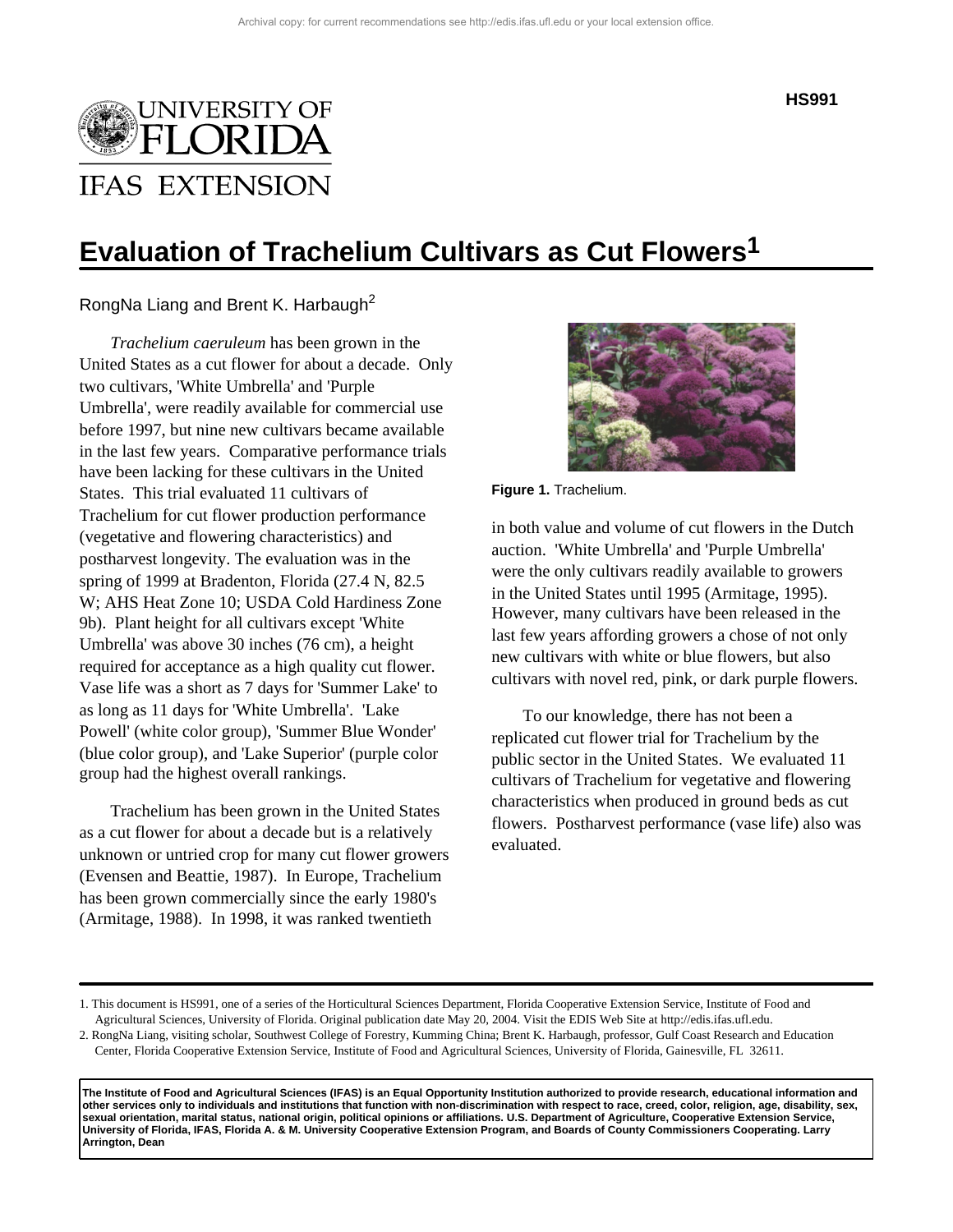# **Materials and Methods**

Seeds of 11 trachelium cultivars were sown 11 Nov. 1998 and germinated at 72 to 75°F (22 to 24°C) in a growth room with a photosynthetic photon flux (PPF) of 30  $\mu$ mol $\cdot$ m<sup>-2</sup> $\cdot$ s<sup>-1</sup> for 12 h from cool-white fluorescent lamps. Germination trays were moved to a glass greenhouse 12 d after sowing. The minimum night temperature was maintained at  $60^{\circ}$  F (15.5° C) and daily high temperatures were 80 to  $88^{\circ}$  F (27 to 31 $^{\circ}$  C). Seedlings were fertilized twice a week with a 15N-7P-14.1K (15-16-17 Peat-Lite Special; Scotts Co., Marysville, Ohio) solution containing 250 ppm  $(mg\bullet L^{-1})$  N.

Seedlings were transplanted 21 Dec. 1998 into 200-cell plug trays with 1-inch (2.54 cm) cells and grown in the same greenhouse until 29 Jan.1999. Seedlings were fertilized once per week with a 15N-2P-12.4K water soluble fertilizer (15-5-15 Ca-Mg Excel; Scotts Co., Marysville, Ohio) solution containing 500 ppm N.

On 29 Jan., plugs were transplanted into ground beds within an open sided, fiberglass-covered, sawtooth greenhouse. Temperatures during the remainder of the experiment ranged from a low of  $42^{\circ}$  F (5.6° C) to a high of 98° F (36.7° C). Midday PPF ranged from 760 to 920  $\mu$ mol•m<sup>-2</sup>•s<sup>-1</sup>. Beginning 15 Feb., day length was extended 4 h from twilight with a PPF at plant height of at least 2  $\mu$ mol•m<sup>-2</sup>•s<sup>-1</sup>.

Ground beds were fumigated 3 weeks before planting with a mixture of 67% methyl bromide and 33% chloropicrin at 350 lb/acre (392 kg $\bullet$ ha<sup>-1</sup>). Plants were fertilized twice per week with a 15N-7P-14.1K (15-16-17 Peat-Lite Special; Scotts Co., Marysville, Ohio) solution containing 500 ppm N. Plants were irrigated via two microirrigation tubes spaced 12 inches (30.5 cm) apart on the bed.

The beds were 3 ft. wide (91 cm) and 6 inches high (15.2 cm) covered with white-on-black polyethylene film. Two layers of 6 x 8 inch (15.2 x 20.3 cm) support wires were placed on the beds with 6 rows across the bed. Two seedlings were planted per 6 x 8 inch rectangle. There were 24 plants per cultivar per plot, and three plots of each cultivar.

Twelve stems were cut from the interior of each plot for evaluation of vegetative and flowering characteristics.

## **Evaluation of vegetative and flowering characteristics.**

Flower stems were cut when 70% to 75% of the flowers in the terminal inflorescence were open. Stems were cut 2 inches (5.1 cm) above the beds. Data on harvested stems included the number of days from sowing to harvest, total cut stem height (base of a stem to the inflorescence tip), cut stem weight, the stem base diameter, and inflorescence diameter.

The experimental design was a randomized complete block with three blocks, and 12 plants represented the experimental unit.Statistical analyses were performed on data using analysis of variance, and mean separated where appropriate using Fishers protected  $LSD<sub>0.05</sub>$  (PROC ANOVA, SAS Inst., Cary, N.C.).

#### **Evaluation of postharvest longevity.**

After production data were taken, stems were recut to 24 inches (61 cm) and place in clear glass vases with water to determine their postharvest longevity (vase life). The interior environment was maintained at 72 to 75° F (22 to 24° C) and a photosynthetic photon flux of 30 µmol•m-2•s-1 for 12 h from cool-white fluorescent lamps. The number of days that foliage and flower quality were judged acceptable for a cut flower was recorded. Unacceptable characteristics were either wilted or necrotic foliage, wilted inflorescences, or aborted or wilted flowers within an inflorescence rendering the appearance of the entire inflorescence as undesirable. A randomized block design was used with three replications and four stems as an experimental unit. analysis was performed as above.

#### **Selection of best cultivars.**

Cultivars were ranked for each of the attributes and the total rank sum of all attributes (TRS) was used to select the best cultivars. That is, cultivars were given a rant from 1 (least desirable) to 11 (most desirable) for each attribute. For all attributes except days to harvest, the highest values were considered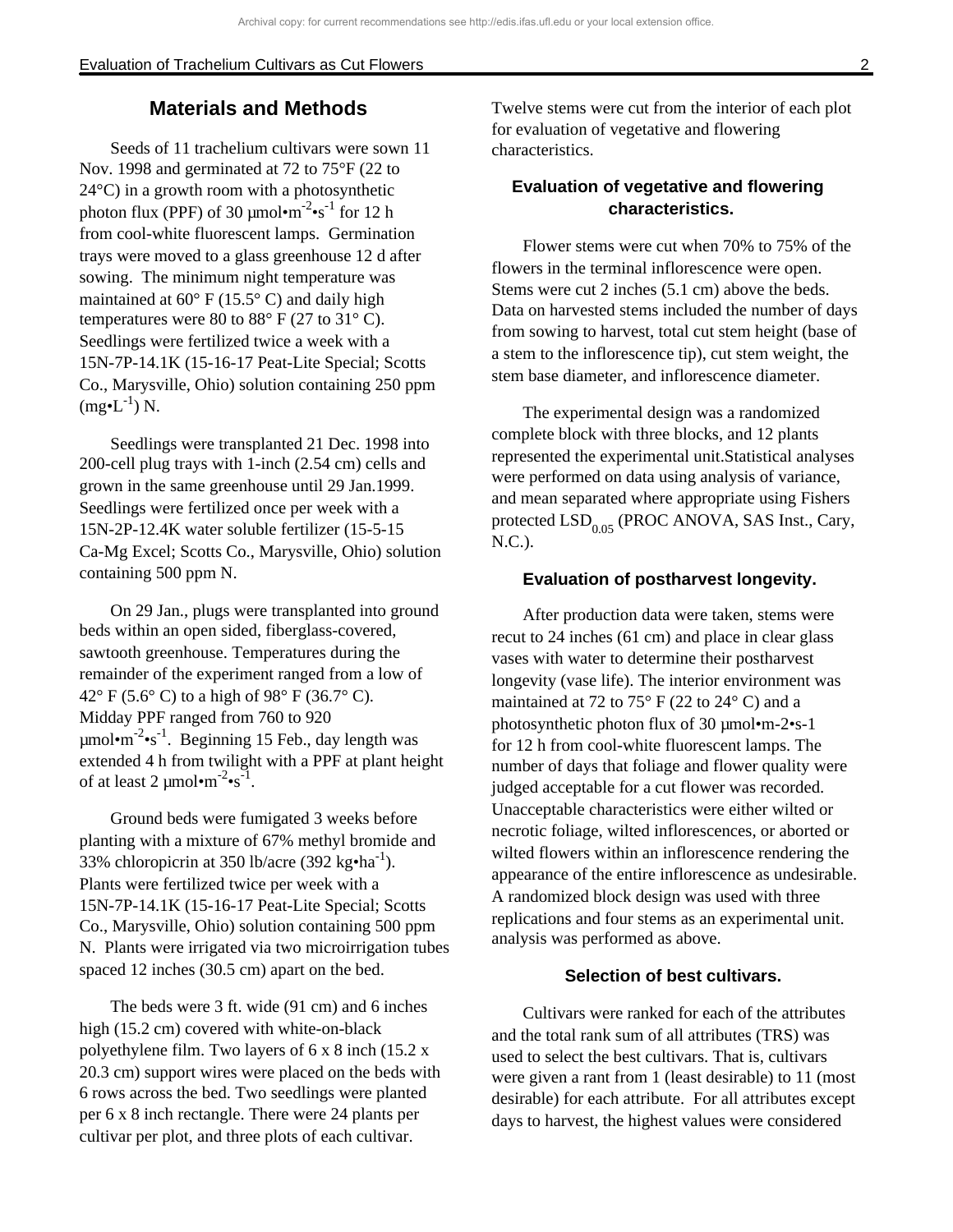the most desirable. For two-way ties at a given rank, rank n and  $n + 1$  were replaced by rank  $n + \frac{1}{2}$  which was assigned twice, and the next rank was  $n + 2$ . Three and four-way ties were handled similarly.

# **Results and Discussion**

### **Evaluations of vegetative and flowering characteristics.**

Plants height ranged from 71.5 cm (28.2 inches) for 'White Umbrella' to 95.3 cm (37.5 inches) for 'Lake Superior' (Table 1). Stem length is an important factor in the pricing of cut flowers. To bring the highest prices, cut stems generally have to be cm (30 inches). All of the cultivars except 'White Umbrella' were tall enough to be considered a top quality cut flower.

'Summer Blue Wonder' had the thickest and heaviest stem at 9 mm  $(0.35$  inch) and 64.7 g  $(2.3)$ oz), respectively. 'White Umbrella' had the thinnest and lightest stems at  $7.7$  mm  $(0.3$  inch) and  $28$  g  $(1.0)$ oz), respectively. Stem diameter and weight, as gauges of stem strength, area also important factors determining cut stem quality. Tall trachelium stems with a small stem diameter or weight will not support the inflorescences causing stems to break after cutting. It is interesting to note that the three tallest cultivars ('Lake Superior', 'Lake Powell', and 'Summer Blue Wonder') also had the larger stems diameters and weights making these cultivars highly desirable as cut flowers.

'Summer Blue Wonder' had the largest inflorescence diameter at 16.0 cm (6.3 inches) and 'Summer Lake' the smallest at 10.7 cm (4.2 inches). While we did not count individual flowers in each inflorescence, all cultivars except 'White Umbrella' had an abundance of tightly clustered flowers giving an excellent floral display. Individual flowers within an inflorescence of White Umbrella were sparse resulting in a decreased floral display even though the inflorescence diameter was relatively large.

#### **Evaluation of postharvest longevity.**

Eight of the eleven cultivars had a vase life of 8 to 9 d. 'Summer Lake' had the shortest vase life of 7 d and 'White Umbrella' the longest at 11 d. While

these differences in vase life appeared relatively small, they none the less are of practical importance. Since trachelium is used as a filler in flower arrangements, their early decline could quickly and significantly reduce the value of the entire arrangement.

#### **Selection of best cultivars.**

Trachelium cultivars can be separated into three basic flower color classes; white, blue, and shades of purple. The three cultivars with the highest TRS were 'Lake Powell' (white), 'Summer Blue Wonder' (violet blue), and 'Lake Superior' (dark purple). Interestingly, all three color classes were represented in the top three cultivars.

We recognize that growers may eliminate a cultivar based on a single negative attribute, or that growers might choose a cultivar because one attribute was more important for their marketing strategy regardless of the relative TRS. However, the TRS method incorporates many factors that are often hidden or overlooked by growers and we believe represents a reasonable method for ranking overall performance. While this evaluation was at a single location and for a single year, the results indicate that breeding effort have resulted in significantly improved cultivars compared to the older cultivars, 'Purple Umbrella' and 'White Umbrella'.

# **Literature Cited**

Armitage, A.M. 1988. Effects of photoperiod, light source and growth regulators on the growth and flowering of *Trachelium caeruleum*. J. Hort. Sci. 63:667-674.

Armitage, A.M. 1995. Trachelium caeruleum, p. 136-138.In:Specialty cut flowers. Varsity Press/Timber Press, Portland, Oregon.

Evensen, K. B. and D. J. Beattie.1987. Trachelium caeruleum:The umbrella flower. Pa. Flower Growers Bul. 380.